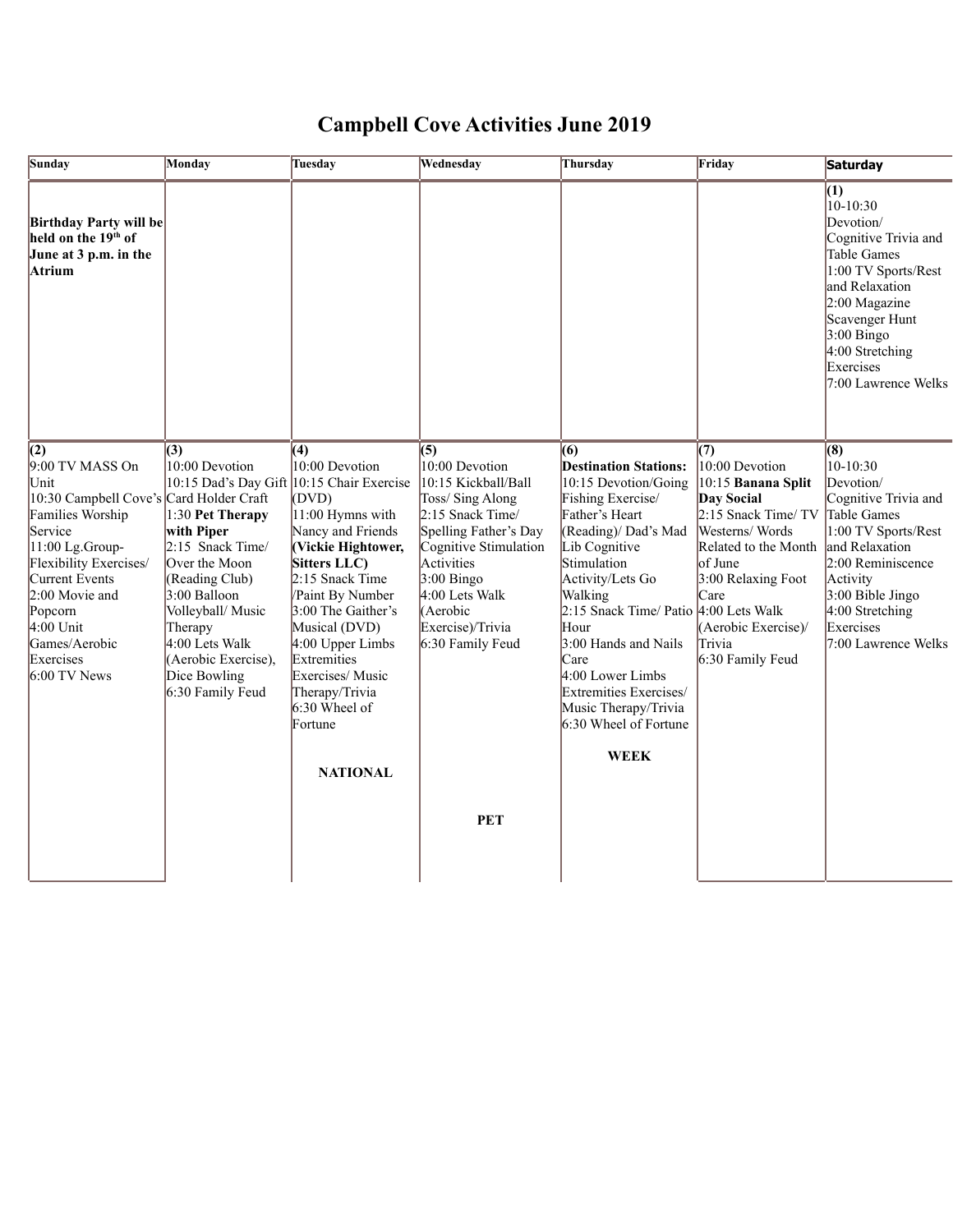| $\overline{(9)}$<br>9:00 TV MASS On<br>Unit<br>10:30 Campbell Cove's Volleyball /Music<br>Families Worship<br>Service<br>$ 11:00$ Lg. Group-<br>Flexibility Exercises/<br>Current Events<br>$2:00$ Movie and<br>Popcorn<br>$4:00$ Unit<br>Games/Aerobic<br>Exercises<br>$6:00$ TV News                                                                            | (10)<br>10:00 Devotion<br>10:15 Balloon<br>Therapy<br>$2:00$ Cooking with<br>Cathi<br>3:00 Family Feud<br>4:00 Lets Walk<br>(Aerobic Exercise),<br>Dice Bowling<br>6:30 Family Feud                                                               | (11)<br>10:15 Devotion/<br>Exercise Ball/Dear<br>Abby/ The Monthly<br>Gazette<br>$ 11:00$ Hymns with<br>Nancy and Friends<br>(Vickie Hightower,<br>Sitters LLC)<br>$2:15$ Snack Time<br>/Hand Massage<br>Therapy<br>3:00 Worship Service/<br><b>Book of Genesis</b><br>Chapter 20 Bible<br>Discussion<br>$4:00$ Upper Limbs<br>Extremities<br>Exercises/<br>Music Therapy/Trivia<br>$6:30$ Wheel of<br>Fortune | (12)<br>10:00 Devotion<br>$10:15$ Bingo<br>$2:15$ Snack Time/24<br>Pieces Jigsaw Puzzles<br>3:00 Snow Cone Social/<br>Patio Hour<br>$4:00$ Lets Walk<br>(Aerobic<br>Exercise)/Trivia<br>6:30 Family Feud                                         | (13)<br>10:00 Devotion<br>10:15 Cooking with<br><b>Sharon</b><br>$11:00-11:30$ Pet<br><b>Therapy with Bella</b><br>2:15 Snack Time/<br>Which Word is not<br>Like the Others<br>Cognitive Stimulation<br>Activities<br>3:00 Hands and Nails<br>Care<br>4:00 Lower Limbs<br>Extremities Exercises/<br>Music Therapy/Trivia<br>6:30 Wheel of Fortune | (14)<br>10:00 Devotion<br>10:15 Donuts with<br><b>Dad Social</b><br>2:15 Snack Time/Flag Table Games<br>Day Craft/Flag Day<br>Word Search Puzzle<br>3:00 Relaxing Foot<br>Care<br>$4:00$ Lets Walk<br>(Aerobic Exercise)/<br>Trivia<br>6:30 Family Feud<br><b>Flag Day</b> | (15)<br>$10-10:30$<br>Devotion/<br>Cognitive Trivia and<br>1:00 TV Sports/Rest<br>and Relaxation<br>$2:00$ Magazine<br>Scavenger Hunt<br>$3:00$ Bingo<br>4:00 Stretching<br>Exercises<br>7:00 Lawrence Welks                       |
|-------------------------------------------------------------------------------------------------------------------------------------------------------------------------------------------------------------------------------------------------------------------------------------------------------------------------------------------------------------------|---------------------------------------------------------------------------------------------------------------------------------------------------------------------------------------------------------------------------------------------------|----------------------------------------------------------------------------------------------------------------------------------------------------------------------------------------------------------------------------------------------------------------------------------------------------------------------------------------------------------------------------------------------------------------|--------------------------------------------------------------------------------------------------------------------------------------------------------------------------------------------------------------------------------------------------|---------------------------------------------------------------------------------------------------------------------------------------------------------------------------------------------------------------------------------------------------------------------------------------------------------------------------------------------------|----------------------------------------------------------------------------------------------------------------------------------------------------------------------------------------------------------------------------------------------------------------------------|------------------------------------------------------------------------------------------------------------------------------------------------------------------------------------------------------------------------------------|
| (16)<br>9:00 TV MASS On<br>Unit<br>10:30 Campbell Cove's with Terry<br><b>Families Worship</b><br>Service<br>$ 11:00$ Lg. Group-<br>Flexibility Exercises/<br>Current Events<br>$2:00$ Movie and<br>Popcorn<br>4:00 Unit Games<br>(Saturday with Dad<br>Reading)/ Father's Day<br>Art Therapy/Aerobic<br>Exercises<br>$6:00$ TV News<br><b>Happy Father's Day</b> | (17)<br>10:00 Devotion<br>10:15 Fun Fitness<br>2:00 Garden Party<br>with Mrs. Sue Berry 11:00 Hymns with<br>3:00 Picture Painting Nancy and Friends<br>(On the Hall)<br>4:00 Lets Walk<br>(Aerobic Exercise),<br>Dice Bowling<br>6:30 Family Feud | (18)<br>10:15 Devotion/<br>Exercise Ball/Item<br>Locator/Foot Print in<br>the Sand Discussion<br>$2:15$ Snack Time/<br>Paint by Number<br>3:00 The Gaither's<br>Musical (DVD)<br>$4:00$ Upper Limbs<br>Extremities<br>Exercises/<br>Music Therapy/Trivia<br>$6:30$ Wheel of<br>Fortune                                                                                                                         | (19)<br>10:00 Devotion<br>$ 10:15$ Thankful<br>Ministry (Mr. Willard<br>Gray)<br>2:15 Snack Time/ Easy<br>Does It Trivia/Art<br>Therapy<br>3:00 June's Birthday<br>Party<br>$4:00$ Lets Walk<br>(Aerobic<br>Exercise)/Trivia<br>6:30 Family Feud | (20)<br>10:00 Devotion<br>10:15 Wedding Social/10:00<br><b>Reading/Discussion</b><br>2:15 Snack Time/<br>World Greatest Dad<br>Word Search Puzzle<br>3:00 Hands and Nails<br>Care<br>4:00 Lower Limbs<br>Extremities Exercises/<br>Music Therapy/Trivia<br>6:30 Wheel of Fortune                                                                  | (21)<br>9:45 Devotion<br>$2:15$ Snack<br>Time/Summer Word<br>Search Puzzle<br>3:00 Relaxing Foot<br>Care<br>$4:00$ Lets Walk<br>(Aerobic Exercise)/<br>Trivia<br>6:30 Family Feud<br><b>First Day of Summer</b>                                                            | (22)<br>10-10:30<br>Devotion/<br>Cognitive Trivia and<br><b>Table Games</b><br>1:00 TV Sports/Rest<br>and Relaxation<br>2:00 Reminiscence<br>Activity<br>$3:00$ Bible Jingo<br>4:00 Stretching<br>Exercises<br>7:00 Lawrence Welks |
| (23)<br>9:00 TV MASS On<br>Unit<br>10:30 Campbell Cove's   Kickball / Ball<br>Families Worship<br>Service<br>$11:00$ Lg. Group-<br>Flexibility Exercises/                                                                                                                                                                                                         | (24)<br>10:00 Devotion<br>10:15 Parachute<br><b>Toss/Sing Along</b><br>2:00 Snack Time/<br>Reading Club<br>$3:00$ Balloon                                                                                                                         | (25)<br>10:15 Devotion/<br>Exercise Ball/Item<br>Locator/ Cross Off the 2:15 Snack Time/24<br>Word<br>2:15 Snack Time/<br>Hand Massage<br>Therapy                                                                                                                                                                                                                                                              | (26)<br>10:00 Devotion<br>10:15 Family Feud<br>Pieces Jigsaw Puzzles<br>$3:00$ Bingo<br>$4:00$ Lets Walk<br>Aerobic                                                                                                                              | (27)<br><b>Destination Stations:</b><br>10:15 Devotion/<br>Exercise/Flower<br>Summer Craft<br>2:15 Snack Time/ TV<br>Westerns/Art Therapy<br>3:00 Hands and Nails                                                                                                                                                                                 | (28)<br>9:45 Devotion<br>10:00 Chaminade's<br>Musical<br>Performance<br>$2:15$ Snack<br>Time/Rhymes with<br>June Cognitive                                                                                                                                                 | (29)<br>10-10:30<br>Devotion/<br>Cognitive Trivia and<br><b>Table Games</b><br>1:00 TV Sports/Rest<br>and Relaxation<br>$2:00$ Magazine                                                                                            |